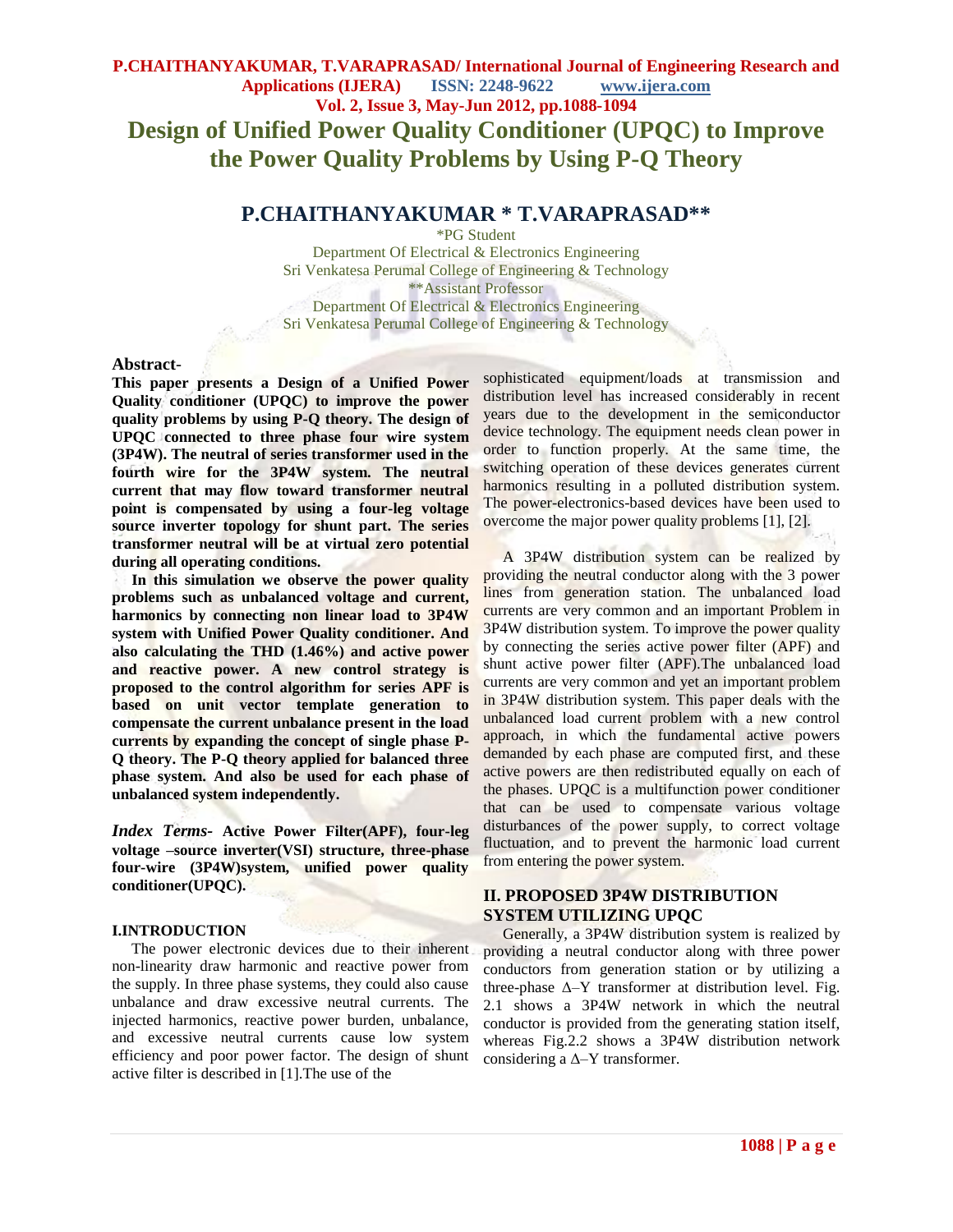UPQC is already installed to protect a sensitive load and to restrict any entry of distortion from load side toward utility, as shown in Fig.2.3. If we want to upgrade the system now from 3P3W to 3P4W due to installation of

 Assume a plant site where three-phase three-wire some single-phase loads and if the distribution transformer is close to the plant under consideration, utility would provide the neutral conductor from this transformer without major cost involvement.





 Recently, the utility service providers are putting more and more restrictions on current total harmonic distortion (THD) limits, drawn by nonlinear loads, to control the power distribution system harmonic pollution. At the same time, the use of sophisticated equipment/load has increased significantly, and it needs clean power for its proper operation. Therefore, in future distribution systems and the plant/load centers, application of UPQC would be common. Fig.2. 4 shows the proposed novel 3P4W topology that can be realized from a 3P3W system. This proposed system has all the advantages of general UPQC, in addition to easy expansion of 3P3W system to 3P4W system.

 Thus, the proposed topology may play an important role in the future 3P4W distribution system for more advanced UPQC based plant/load center installation, where utilities would be having an additional option to realize a 3P4W system just by providing a 3P3W supply. As shown in Fig.2.3, the UPQC should necessarily consist of three-phase series transformer in order to connect one of the inverters in the series with the line to

function as a controlled voltage source. If we could use the neutral of three-phase series transformer to connect a neutral wire to realize the 3P4W system, then 3P4W system can easily be achieved from a 3P3W system (Fig. 2.4). The neutral current, present if any, would flow through this fourth wire toward transformer neutral point. This neutral current can be compensated by using a split capacitor topology [2], [9], [10] or a four-leg voltage-source inverter (VSI) topology for a shunt inverter [2], [11].

 In this paper, the four-leg VSI topology is considered to compensate the neutral current flowing toward the transformer neutral point. A fourth leg is added on the existing 3P3W UPQC, such that the transformer neutral point will be at virtual zero potential. Thus, the proposed structure would help to realize a 3P4W system from a 3P3W system at distribution load end. This would eventually result in easy expansion from 3P3W to 3P4W systems.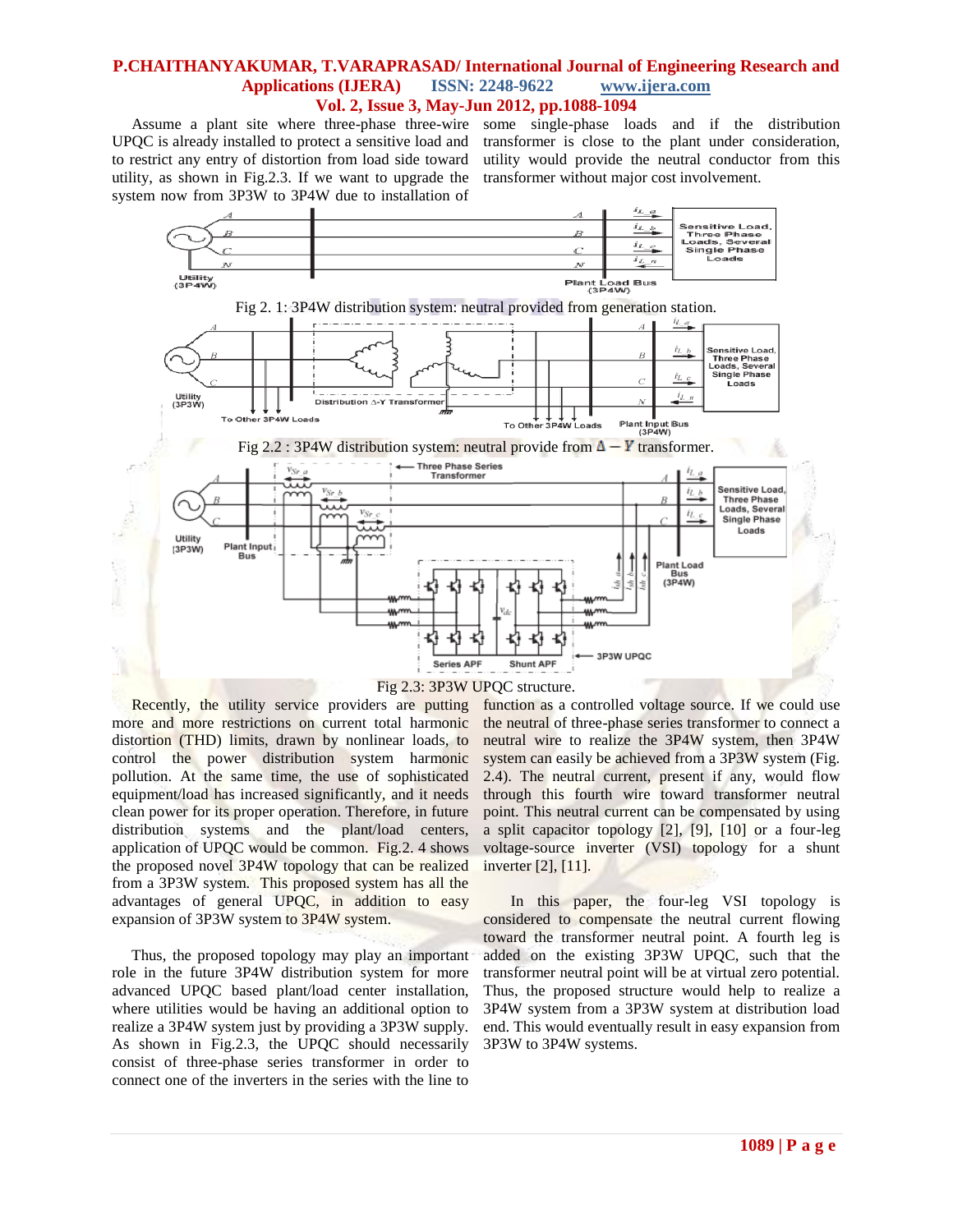

Fig 2.4: Proposed 3P4W system realized from a 3P3W system utilizing UPQC.

### **III.DESIGN OF UPQC CONTROLLER**

 The control algorithm for series APF is based on unit vector template generation scheme [8].Where as the control strategy for shunt APF is discussed in this section. Based on the load on the 3P4W system, the current drawn from the utility can be unbalanced. In this paper, the concept of single phase P-Q theory [9], [10]. According to this theory, a single phase system can be defined as a pseudo two-phase system by giving  $\pi/2$  lead or  $\pi$  /2 lag that is each phase voltage and current of the original three phase systems.

 These resultant two phase systems can be represented in  $\alpha$ - $\beta$  coordinates, and thus P-Q theory applied for balanced three phase system [11] can also be used for each phase of unbalanced system independently. The actual load voltages and load currents are considered as α-axis quantities, whereas the  $\pi/2$  lead load or  $\pi/2$  lag voltages and  $\pi/2$  lead or  $\pi/2$  lag load currents are considered as β-axis quantities. In this paper,  $π/2$  lead is considered to achieve a two-phase system for each phase. The major disadvantage of p–q theory is that it gives poor results under distorted and/or unbalanced input/utility voltages [4], [5]. In order to eliminate these limitations, the reference load voltage signals extracted for series APF are used instead of actual load voltage.

For phase a, the load voltage and current in  $\alpha-\beta$ coordinates can be represented by  $\pi/2$  lead as

$$
\begin{bmatrix} v_{La-a} \\ v_{La-\beta} \end{bmatrix} = \begin{bmatrix} v_{La}^*(\omega t) \\ v_{La}^*(\omega t + \pi/2) \end{bmatrix} = \begin{bmatrix} V_{Lm} \sin(\omega t) \\ V_{Lm} \cos(\omega t) \end{bmatrix} \quad (3.1)
$$

$$
\begin{bmatrix} i_{La-a} \\ i_{La-\beta} \end{bmatrix} = \begin{bmatrix} i_{La}(\omega t + \varphi_L) \\ i_{La}[(\omega t + \varphi_L) + \pi/2] \end{bmatrix} \quad (3.2)
$$

Where  $v_{La}^*(\omega t)$  represents the reference load voltage and  $V_{\text{Lm}}$  represents the desired load voltage magnitude.

 Similarly, for phase b, the load voltage and current in α–β coordinates can be represented by π/2 lead as

$$
\begin{bmatrix} v_{Lb-\alpha} \\ v_{Lb-\beta} \end{bmatrix} = \begin{bmatrix} v_{Lb}^* (\omega t) \\ v_{Lb}^* (\omega t + \pi/2) \end{bmatrix} = \begin{bmatrix} V_{Lm} \sin(\omega t - 120^\circ) \\ V_{Lm} \cos(\omega t - 120^\circ) \end{bmatrix}
$$
  
(3.3)

$$
\begin{bmatrix} i_{Lb-\alpha} \\ i_{Lb-\beta} \end{bmatrix} = \begin{bmatrix} i_{Lb}(\omega t + \varphi_L) \\ i_{Lb}[(\omega t + \varphi_L) + \pi/2] \end{bmatrix}
$$
(3.4)

In addition, for phase c, the load voltage and current in α–β coordinates can be represented by π/2 lead as

$$
\begin{bmatrix} v_{Lc-\alpha} \\ v_{Lc-\beta} \end{bmatrix} = \begin{bmatrix} v_{Lc}^* (\omega t) \\ v_{Lc}^* (\omega t + \frac{\pi}{2}) \end{bmatrix} = \begin{bmatrix} V_{Lm} \sin(\omega t + 120^\circ) \\ V_{Lm} \cos(\omega t + 120^\circ) \end{bmatrix}
$$
  
(3.5)

$$
\begin{bmatrix} i_{Lc-\alpha} \\ i_{Lc-\beta} \end{bmatrix} = \begin{bmatrix} i_{Lc}(\omega t + \varphi_L) \\ i_{Lc}[(\omega t + \varphi_L) + \pi/2] \end{bmatrix}
$$
(3.6)

By using the definition of three-phase p–q theory for balanced three-phase system [3], the instantaneous power components can be represented as Instantaneous active power

$$
p_{L,abc} = v_{Labc-a} \cdot i_{Labc-a} + v_{L,abc-B} \cdot i_{Labc-B} \quad (3.7)
$$

Instantaneous reactive power

$$
q_{L,abc} = v_{L,abc-a} \cdot i_{L,abc-\beta} - v_{L,abc-\beta} \cdot i_{L,abc-a} \tag{3.8}
$$

Considering phase a, the phase-a instantaneous load active and instantaneous load reactive powers can be represented by

$$
\begin{bmatrix} p_{La} \\ q_{La} \end{bmatrix} = \begin{bmatrix} v_{La-\alpha} & v_{La-\beta} \\ -v_{La-\beta} & v_{La-\alpha} \end{bmatrix} \cdot \begin{bmatrix} i_{La-\alpha} \\ i_{La-\beta} \end{bmatrix}
$$
 (3.9)

Where  $p_{La} = \overline{p_{La}} + \widetilde{p_{La}}$  (3.10)

$$
q_{La} = \overline{q_{La}} + \widetilde{q_{La}} \tag{3.11}
$$

In (3.10) and (3.11),  $\overline{p_{La}}$  and  $\overline{q_{La}}$  represent the dc components that are responsible for fundamental load active and reactive powers, whereas  $\widetilde{p_{L\alpha}}$  and  $\widetilde{q_{L\alpha}}$  represent the ac components that are responsible for harmonic powers. The phase-a fundamental instantaneous load active and reactive power components can be extracted from  $p_{La}$  and  $q_{La}$ , respectively, by using a low pass filter.

 Therefore, the instantaneous fundamental load active and reactive power for phase a is given by

$$
p_{La,1} = \overline{p_{La}} \tag{3.12}
$$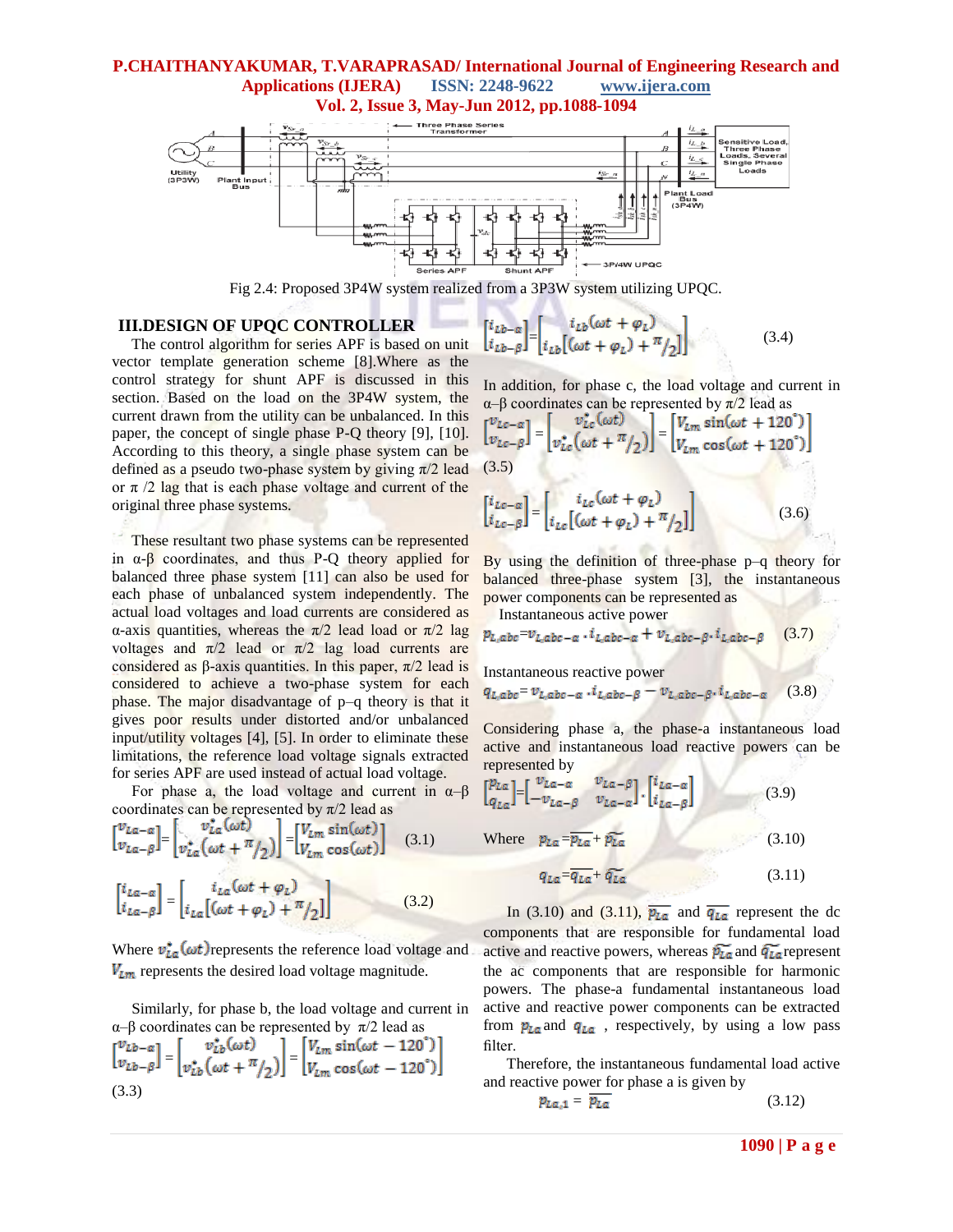$$
q_{La,1} = \overline{q_{La}} \tag{3.13}
$$

Similarly, the fundamental instantaneous load active and reactive powers for phase b is given by

$$
p_{Lb,1} = \frac{\overline{p_{Lb}}}{q_{Lb,1}} \tag{3.14}
$$
\n
$$
q_{Lb,1} = \overline{q_{Lb}} \tag{3.15}
$$

Instantaneous fundamental load active and reactive power for phase c

$$
p_{Lc,1} = \overline{p_{Lc}}
$$
(3.16)  

$$
q_{Lc,1} = \overline{q_{Lc}}
$$
(3.17)

Since the load current drawn by each phase may be different due to different loads that may be present inside plant, therefore, the instantaneous fundamental load active power and reactive power demand for each phase may not be the same. In order to make this load unbalanced power demand, seen from the utility side, as a perfectly balanced fundamental three-phase active power the unbalanced load power should be properly redistributed between utility, UPQC, and load, such that the total load seen by the utility would be linear and balanced load. The unbalanced or balanced reactive power demanded by the load should be handled by a shunt APF. The aforementioned task can be achieved by summing instantaneous fundamental load active power demands of all the three phases and redistributing it again on each utility phase, i.e., from (3.12), (3.14), and  $(3.16)$ ,

 $p_{L,total} = p_{La,1} + p_{Lb,1} + p_{Lc,1}$  (3.18)

$$
p_{S/ph}^* = \frac{p_{L,total}}{3} \tag{3.19}
$$

Equation (3.19) gives the redistributed per-phase fundamental active power demand that each phase of utility should supply in order to achieve perfectly balanced source currents. From (3.19), it is evident that under all the conditions, the total fundamental power drawn from the utility but with perfectly balanced way even though the load currents are unbalanced. Thus, the reference compensating currents representing a perfectly balanced three-phase system can be extracted by taking the inverse of (3.9)

$$
\begin{bmatrix} i_{sa-\alpha}^* \\ i_{sa-\beta}^* \end{bmatrix} = \begin{bmatrix} v_{La-\alpha} & v_{La-\beta} \\ -v_{La-\beta} & v_{La-\alpha} \end{bmatrix}^{-1} \cdot \begin{bmatrix} p_{s/ph}^* + p_{dc/ph} \\ 0 \end{bmatrix} \tag{3.20}
$$

In (3.20),  $p_{dc/ph}$  is the precise amount of per-phase active power that should be taken from the source in order to maintain the dc-link voltage at a constant level and to overcome the losses associated with UPQC. The oscillating instantaneous active power should be exchanged between the load and shunt APF. The reactive power term  $(q_{La})$  in (3.20) is considered as zero, since the utility should not supply load reactive power demand. In the above matrix, the  $\alpha$ - axis reference compensating current represents the instantaneous fundamental source current, since  $\alpha$ -axis quantities belong to the original system under consideration and the β-axis reference compensating current represents the current that is at  $\pi/2$  lead with respect to the original system. Therefore,

$$
i_{sa}^{*}(t) = \frac{v_{La-a}(t)}{v_{La-a}^{2} + v_{La-\beta}^{2}} \cdot [p_{S/ph}^{*}(t) + p_{dc/ph}(t)] \tag{3.21}
$$

Similarly, the reference source current for phases b and c can be estimated as

$$
i_{sb}^{*}(t) = \frac{v_{Lb-\alpha}(t)}{v_{Lb-\alpha}^{2} + v_{Lb-\beta}^{2}} \cdot [p_{l/ph}^{*}(t) + p_{dc/ph}(t)] \tag{3.22}
$$

$$
i_{sc}^{*}\left(t\right) = \frac{v_{Lc-\alpha}\left(t\right)}{v_{Lc-\alpha}^{2} + v_{Lc-\beta}^{2}} \cdot \left[p_{l/ph}^{*}\left(t\right) + p_{dc/ph}\left(t\right)\right] \tag{3.23}
$$

The reference neutral current signal can be extracted by simply adding all the sensed load currents, without actual neutral current sensing, as x

$$
i_{L-n}(t) = i_{La}(t) + i_{Lb}(t) + i_{Lc}(t)
$$
\n(3.24)

$$
i_{sh-n}(t) = -i_{L-n}(t)
$$
 (3.25)

 The proposed balanced per-phase fundamental active power estimation, dc-link voltage control loop based on PI regulator, the reference source current generation as given by (3.21)–(3.23),and the reference neutral current generation are shown in Fig 4.3 to Fig 4.7, respectively.

#### **IV. SIMULATION RESULTS**

The simulation results for the proposed 3P4W system realized from a 3P3W system utilizing UPQC are shown in below figures 4.2 to 4.10.Utility voltage are assumed to be distorted with voltage THD of 14.03 % is shown in Figure.4.7.The distorted voltage profile is shown in figure.4.2(A). The resulting load current profile shown in figure.4.4 (B) has THD of 12.10% in Figure.6.10.

The UPQC should maintain the voltage at load bus at a desired value and free from distortion. The plant load is assumed to be the combination of a balanced threephase diode bridge rectifier followed by an R-L load, which acts as a harmonic generating load, and three different single-phase loads on each phase, with different load active and reactive power demands. The shunt APF is turned on first at time t=0.1sec, such that it maintains the dc-link voltage at a set reference value, here  $V=220V.A$ t time t=0.2sec (is shown in figure.4.).

The series active power filter injects the required compensating voltages through series transformer, making the load voltage free from distortion (THD  $=$ 1.46%) and at a desired level as shown in figure.4.2 (B) in load voltage. The series active power filter injected voltage profile is shown in figure.4.2(C).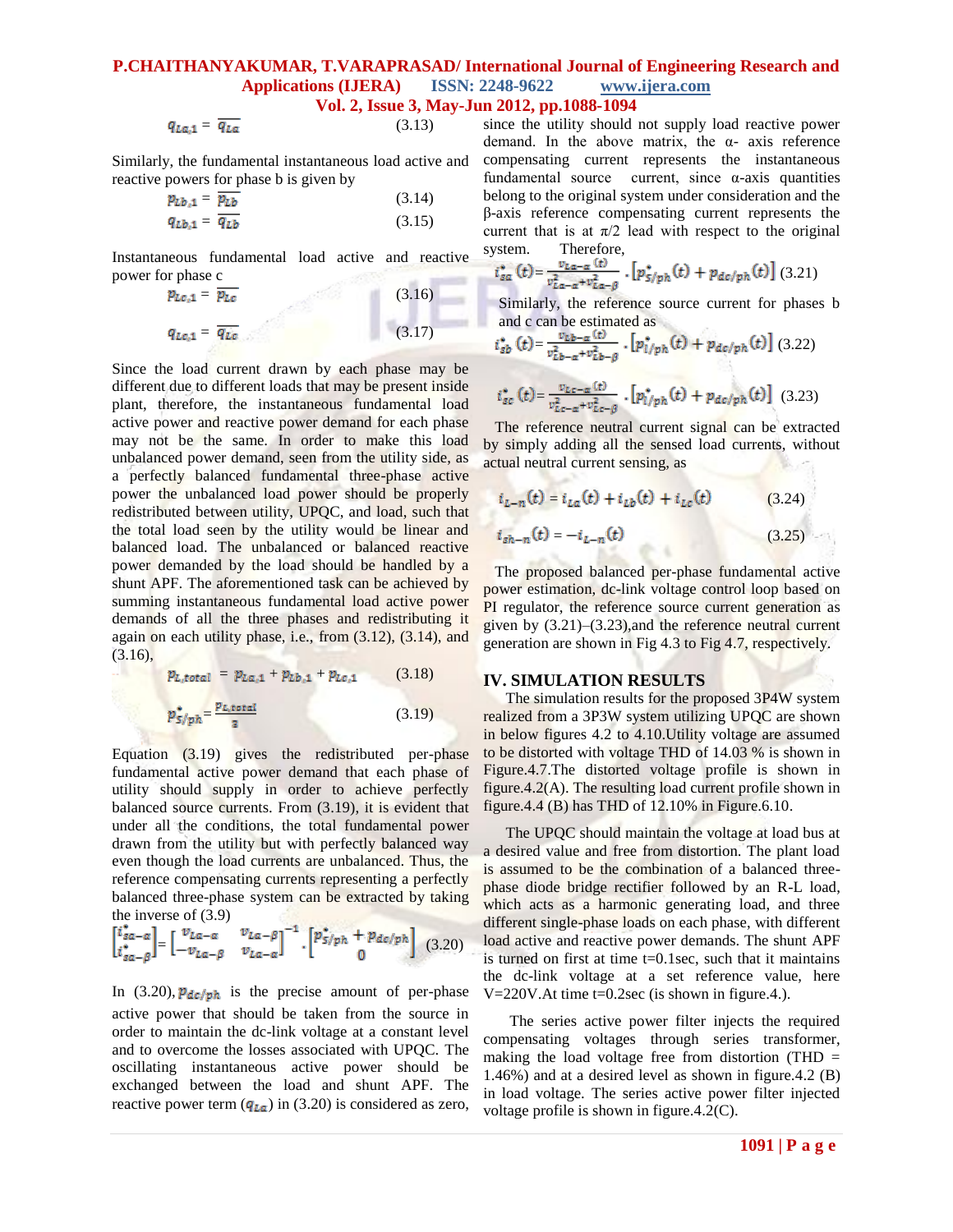(A) are perfectly balanced with the THD of 2.26% is shown in figure 4.9 .The compensating current injected through the fourth leg of the shunt APF is shown in figure.4.4(C).The load neutral current profile is shown in

The compensated source currents shown in figure.4.4 figure.4.5 and figure.4.6.In figure.4.3, the shunt APF effectively compensates the current flowing toward the transformer neutral point. Thus, the series transformer neutral point is maintained at virtual zero potential is shown in figure 4.3(B).



Figure.4.1 Simulation Block Diagram of 3P4W system realized from a 3P3W system utilizing UPQC.



Figure.4.2: (A) Utility Voltage  $(V_{s<sub>-abc</sub>})$ , (B) Load Voltage ( $V_{\text{l}\_abc}$ ) and (C) Injected Voltage ( $V_{\text{in}\_abc}$ ).



Figure.4.3 :( A) Dc-link voltage  $(v_{dc})$ , and (B) neutral current flowing towards series transformer  $(i_{Sr_n})$ .



Figure.4.4 (A) Source Current  $(I<sub>s</sub>_{abc})$ , (B) Load Current  $(I<sub>l</sub>$ <sub>abc</sub>) and (C) Shunt Compensating Current  $(I<sub>sh</sub>$ <sub>abc</sub>).



Figure.4.6: Current flowing through load neutral wire  $(i_{L_n})$ .